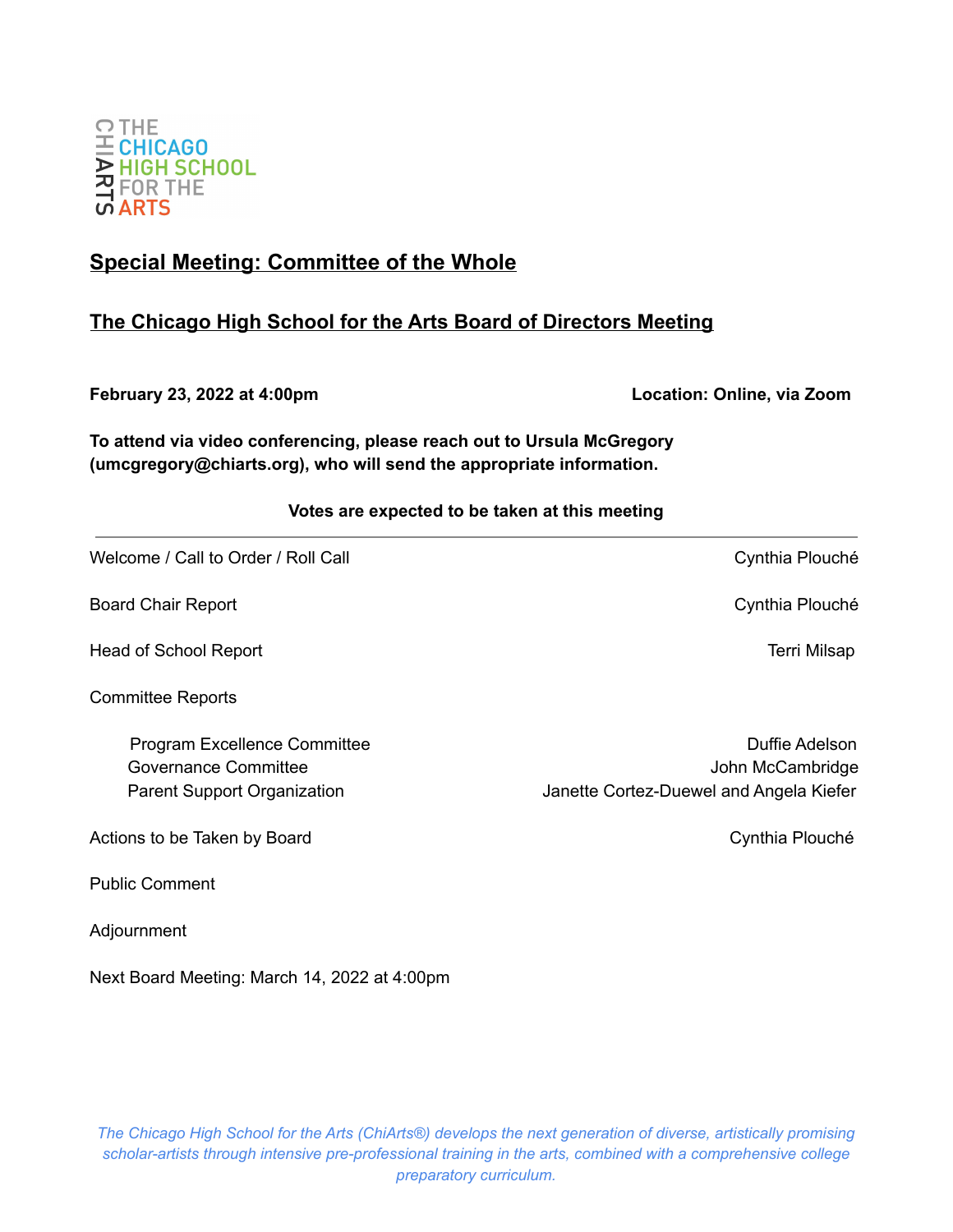

#### **ChiArts Board Meeting February 23, 2022**

The Chicago High School for the Arts Board of Directors Meeting 4:00 p.m. - 5:30 p.m. Online - via Zoom Minutes for February 23, 2022

**Present (on call):** Duffie Adelson, Carlos Azcoitia, Deirdra Donahue, Lesley-Ann Brown-Henderson, Warren Chapman, Janette Cortes-Duewel, Inger Burnett-Zeigler, Kay Mabie, Chris Falcon, Christine Gallagher, John McCambridge, Carol Friedman, and Cynthia Plouché

**Others Present:** Terri Milsap (Head of School & Principal), Tina Boyer Brown (Artistic Director), Abbey Cullen (Assistant Principal), Ursula McGregory (Executive Assistant)

### **Quorum:** Yes

The meeting of the Board of Directors (the "Board") of The Chicago High School for the Arts ("ChiArts") was held pursuant to a Call & Notice served on all Directors. Board Chair, Cynthia Plouché ("Cynthia") called the general assembly to order at 4:00 p.m.

#### **BOARD BRIEF**

The ChiArts Board of Directors is grateful to the parents, students and teachers who have reached out to share thoughts, ideas and concerns. One common theme we have heard is about the need for more frequent and transparent communication on key topics being addressed by the Board. We have heard you and we agree. This communication is the first edition of a *Board Briefs* document that will be distributed to our school community and posted on our website as soon as possible following each of our board meetings.

#### **COMMITMENT TO SCHOOL SAFETY FOR ALL**

We are committed to providing a safe, secure and respectful learning environment in our school and classrooms. The Student Code of Conduct details our school policies regarding conduct, attendance, conflict resolution, discipline and more. The Board has requested that Principal Milsap work with our new Dean of Students to distribute, share, discuss and answer any questions about this document, as well as our shared school values, with all ChiArts students. These documents will also be provided to ChiArts parents and staff.

There have been some concerns raised about incidents in our gender-neutral bathroom on the second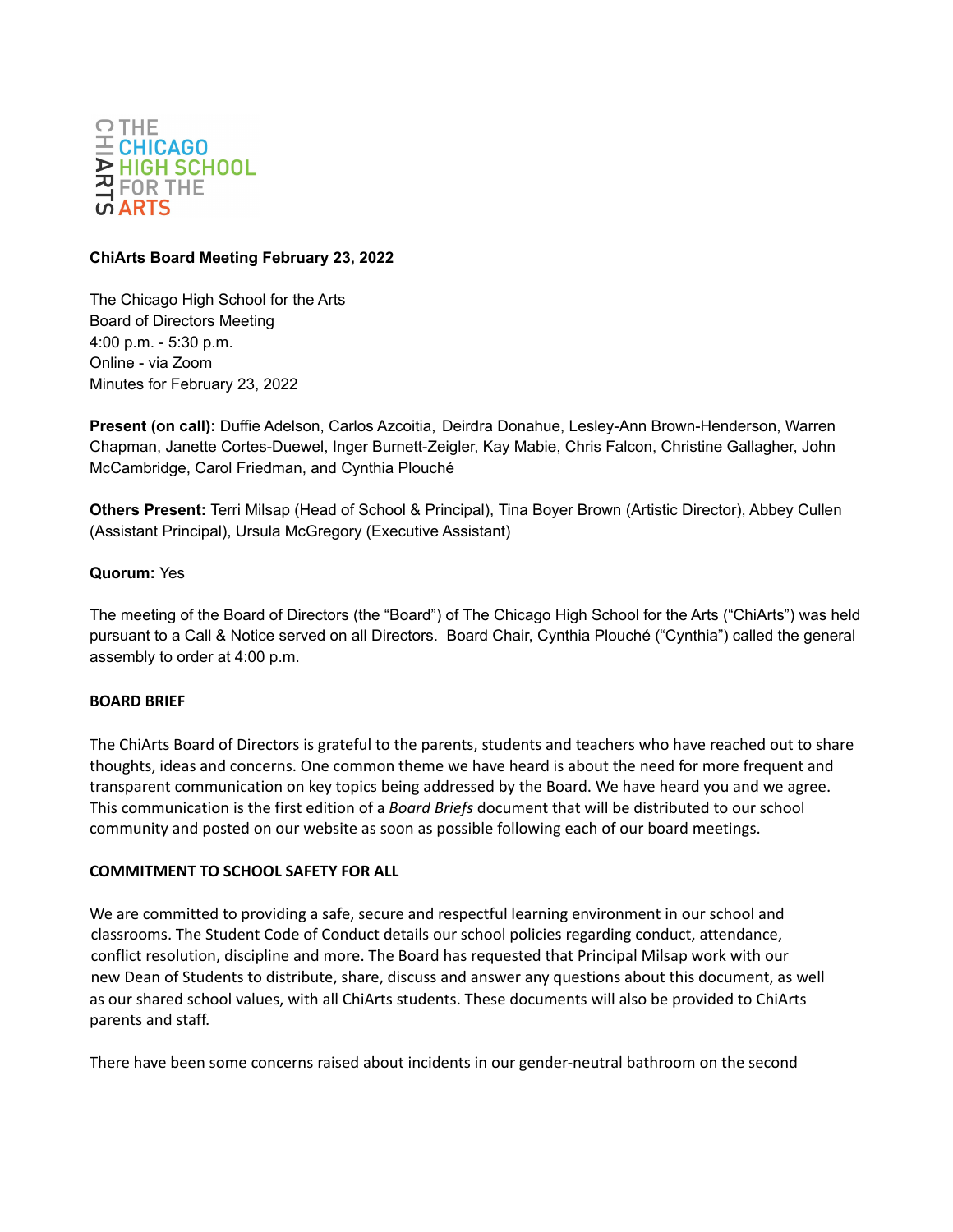

floor. That bathroom was established mainly for transgender and non-binary students based on their feedback on where they would be most comfortable – previously, their only option outside of our typical gender-based bathrooms was a locked single-stall bathroom where a key was needed each time it was used. Since learning recently about potential instances of bullying in this gender-neutral bathroom, school leaders have taken several actions, which Principal Milsap shared at the Board meeting:

● Reviewing videotape from security footage to take disciplinary action, if warranted ● Talking with students, especially those who identify as transgender and non-binary directly about their concerns and their ideas for solutions that would help everyone feel safe ● Reaching out to other schools who are experiencing similar issues for their suggested solutions ● Advising our security guard to do additional rounds near that bathroom and, with the addition of our new Dean of Students, asking him to do the same

- Sharing with all students a presentation that was created by ChiArts teachers about respecting sexual and gender differences and supporting each other
- Considering moving the bathroom from the second floor–more centrally located among our three floors—to the one right outside of the school office on the first floor

Please note that, as a contract school in the Chicago Public School (CPS) system, any allegation related to sexual or gender-based misconduct must be reported to and handled based on direction provided by the CPS Office of Student Protection (OSP). Our responses to such complaints, which may include an investigation, appropriate discipline, counseling and other recommended supportive measures, must be implemented consistent with the Office of Student Protection policy. Specific actions and outcomes are confidential based on legal obligations for protecting student privacy.

# **MEETINGS WITH CONSERVATORY TEACHERS**

Principal Milsap recently reached out with an invitation to meet, either individually or in pairs at the choice of the teachers, with members of our Theatre faculty. To inform our preparatory strategic planning work around how to enhance and strengthen our conservatory programs, the Board would like to schedule similar meetings with Theatre faculty after those with Principal Milsap. We will send out some windows of opportunity for our Board members next week.

The Board will also schedule similar meetings with faculty members from the other conservatory programs in the next several weeks.

# **STRATEGIC PLANNING/SURVEY UPDATE**

The Board's Executive Committee is currently interviewing consultants with experience in arts education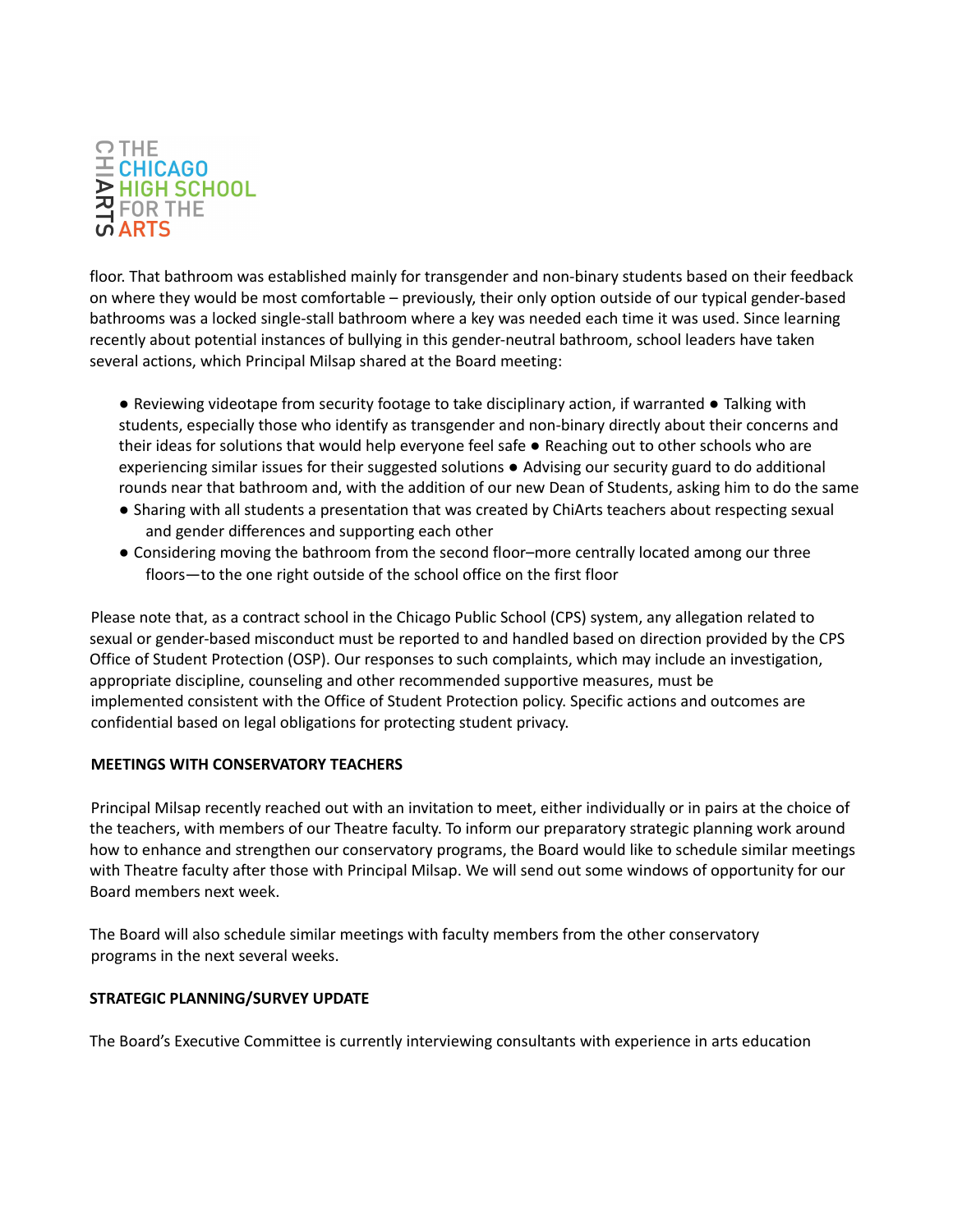

and nonprofit best practices to guide us through the strategic planning process. We have scheduled preliminary meetings with three firms and are waiting to hear from two others.

We are currently working to identify a research partner to develop and implement a survey of all ChiArts students, faculty, staff, parents and Board members. This survey will help us better understand the culture and climate of the school, as well as to identify areas where we need to focus both our planning and resources. We hope to conduct this survey within the next few weeks.

Stay tuned for more information about other opportunities to participate in the strategic planning process.

# **HUMAN RESOURCE (HR) REVIEW STATUS**

We have engaged an independent human resources expert to thoroughly review and make any recommendations necessary to ensure that our HR processes and practices regarding hiring, evaluation, professional development, discipline, grievance and termination are thorough and fair, implemented in a timely and consistent manner that is respectful of our employees and their privacy, compliant with our contractual obligations to our union and to Chicago Public Schools, and, most importantly, that they serve to support the growth and development of our faculty and staff at every stage of their careers.

This work will begin this week and we expect that this review will take approximately 14-21 days to complete. An executive summary of the findings and recommendations from that process will be shared with our parents and staff after being fully reviewed by the Board.

As we do each spring, the Board will conduct an annual performance review of the school principal.

#### **COMMUNICATIONS AUDIT PROPOSAL REQUESTED**

The Board is currently in discussions to obtain a proposal from a consultant with expertise in K-12 education to conduct a comprehensive audit of our current communications, and offer recommendations to ensure that they are timely, transparent, clear and address matters of concern, while providing opportunities for feedback from our school community. Here, too, an executive summary of the findings and recommendations will be shared with our school community after being fully reviewed by the Board.

We expect to have this consultant on board soon so that they can also participate in the development of and review the findings from our survey of the ChiArts community.